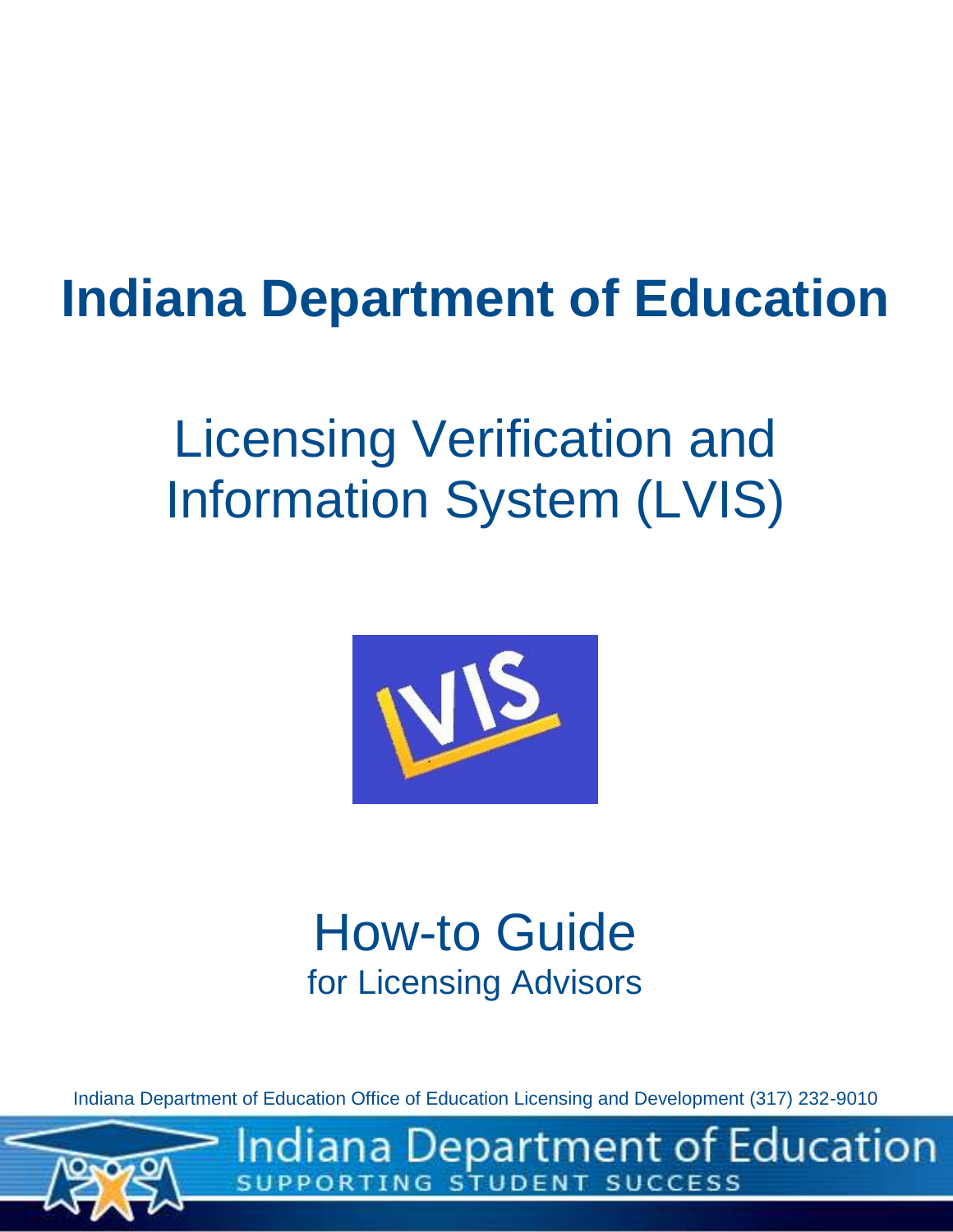



## **Table of Contents**

<span id="page-1-0"></span>

| How to Access your License Advisor Work Queue10 |  |
|-------------------------------------------------|--|
|                                                 |  |
|                                                 |  |
|                                                 |  |
|                                                 |  |
|                                                 |  |
|                                                 |  |
|                                                 |  |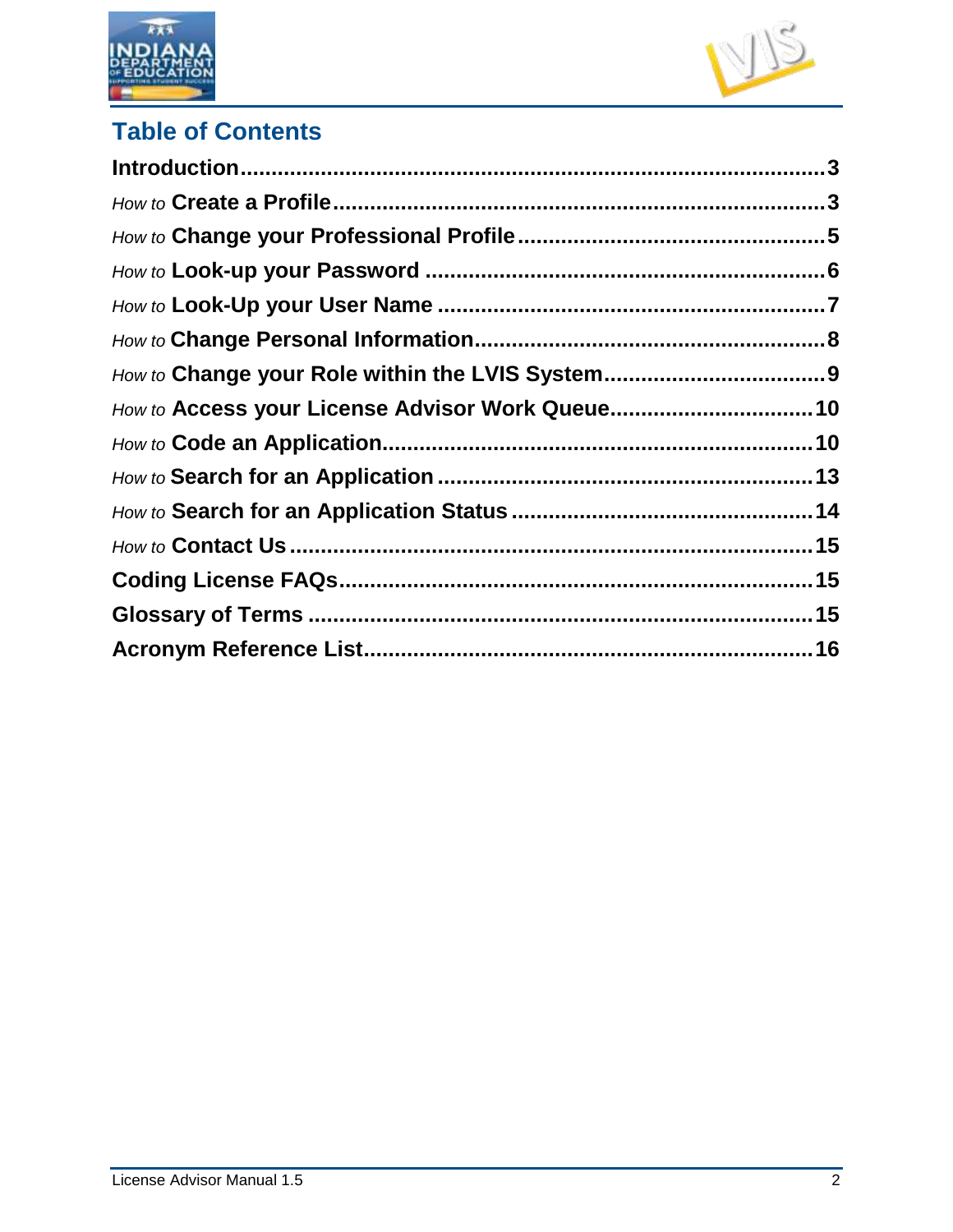



#### **Welcome to LVIS!**

Welcome to the Indiana Department of Education's (IDOE's) **Licensing Verification and Information System (LVIS).** This online application system enhances self-service features to make it easier and faster for you to apply and receive credentials.

#### **LVIS Features:**

- Create a personal profile and update it as needed.
- Instantly upload documents required for licensure.
- Receive automatic e-mail messages from the IDOE with application status updates.
- Print your credential the moment it is approved.
- Consolidate multiple licenses into a single educator credential.
- Record and track your Professional Growth Points (PGPs).
- Pay online with Visa or MasterCard.

#### **Important!**

- In this Licensing Advisors user guide,activities that relate to the licensing advisor's professional development and licensing activities refer to the user as an applicant. For activities related to License Advisor (LA) functions, the user is referred to as an LA.
- **Educational Interpreters:** for licensing, please contact Susie Langston at the Indiana Department of Education Office of Educator Licensing & Development at (317) 232-9007 or langston@doe.in.gov.
- You must pay for your application within 45 days of submission or the application will be automatically deleted.
- All applications not submitted within 14 days of creation date will auto-delete.
- Applications will remain in the system permanently after submission and payment.

### *How to Create a Profile*

1) Log-on to<https://license.doe.in.gov/> and click the **Create Profile** button.

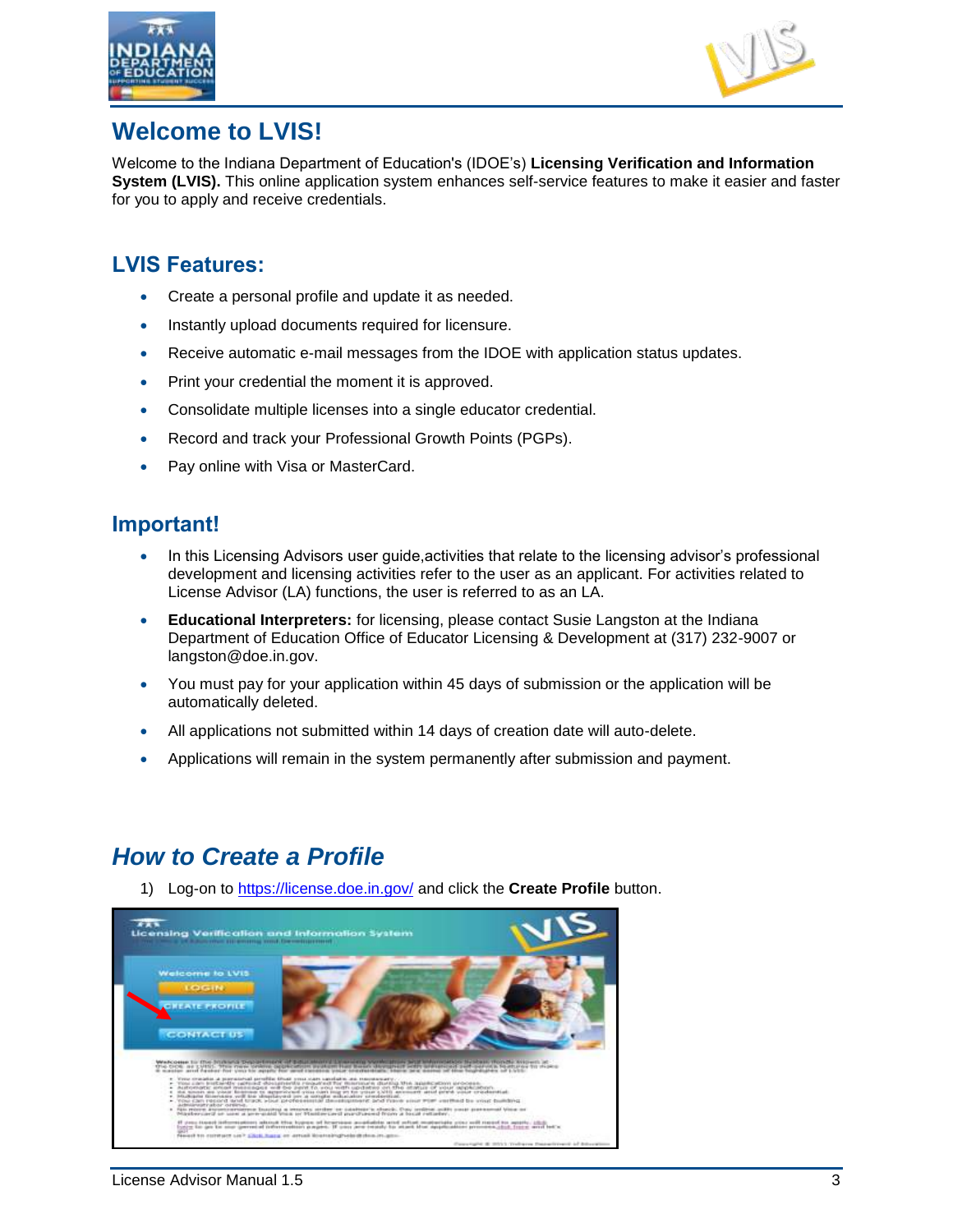



2) Complete the **Add Profile** form. **Please write down your username and password**. *You will need these when you log-in again to print your license and update your information.* Click on the **Create Profile** button.

| <b>Add Profile</b>                                                                                                                                                             |                                                                                                                                                                       |
|--------------------------------------------------------------------------------------------------------------------------------------------------------------------------------|-----------------------------------------------------------------------------------------------------------------------------------------------------------------------|
| to $(C.5 - 14 - 5 - 4(a)(12))$ .                                                                                                                                               | Please enter your full legal name. Your name on your license will display exactly as you enter it here. The information in this application is confidential according |
| * denotes required field                                                                                                                                                       |                                                                                                                                                                       |
| First Name: *                                                                                                                                                                  |                                                                                                                                                                       |
| Middle Name:                                                                                                                                                                   |                                                                                                                                                                       |
| Last Name: *                                                                                                                                                                   |                                                                                                                                                                       |
| Primary E-mail: ^                                                                                                                                                              | Verify E-Mail: *                                                                                                                                                      |
| <b>Secondary E-mail:</b>                                                                                                                                                       | aptional                                                                                                                                                              |
| Do you have a valid Social Security Number:<br>$\odot$ Yes $\odot$ No.                                                                                                         |                                                                                                                                                                       |
| SSN: *                                                                                                                                                                         | $\Omega$                                                                                                                                                              |
| Confirm SSN: ^                                                                                                                                                                 |                                                                                                                                                                       |
| Date of Birth: *                                                                                                                                                               |                                                                                                                                                                       |
| Highest Education Level: *                                                                                                                                                     | - Select your Highest Education Level -<br>v                                                                                                                          |
| Address:                                                                                                                                                                       |                                                                                                                                                                       |
| Address2:                                                                                                                                                                      |                                                                                                                                                                       |
| City:                                                                                                                                                                          |                                                                                                                                                                       |
| State:                                                                                                                                                                         | Indiana                                                                                                                                                               |
|                                                                                                                                                                                | v                                                                                                                                                                     |
| Country:                                                                                                                                                                       | <b><i>Sunted States</i></b> Cother:                                                                                                                                   |
| Postal Code:                                                                                                                                                                   | $\Omega$                                                                                                                                                              |
| <b>Primary Phone:</b>                                                                                                                                                          | $\Omega$                                                                                                                                                              |
| requirements:<br>· Caertal letters<br>· Lower case letters<br>· Numerals<br>· Special characters<br><b>Security Questions: *</b><br>Question<br>- Select One -<br>1:<br>Answer | Passwords must contain at loast 8 alphanumeric characters or symbols, not include your username, and include 3 of the following                                       |
|                                                                                                                                                                                | --------                                                                                                                                                              |
| Question<br>- Select One -<br>2 <sub>1</sub>                                                                                                                                   | ٧                                                                                                                                                                     |
| Answer                                                                                                                                                                         |                                                                                                                                                                       |
|                                                                                                                                                                                |                                                                                                                                                                       |
| Question<br>- Select One -                                                                                                                                                     |                                                                                                                                                                       |
| 3:                                                                                                                                                                             |                                                                                                                                                                       |
| Answer<br>39                                                                                                                                                                   |                                                                                                                                                                       |
|                                                                                                                                                                                |                                                                                                                                                                       |
| Image Verification: *<br>Please enter the above random verification.<br>Agree To Terms of Use. View 'Terms of Use' here.                                                       | Refresh Image                                                                                                                                                         |
| Create Profile                                                                                                                                                                 |                                                                                                                                                                       |

3) You will be redirected to the screen below.



4) **Check the email account** that you listed in your profile as your **Primary Email.** *If you do not receive an email verification request within 30 minutes, please check your spam filter.* If you do not receive the e-mail, click the **Resend Verification Email** link on the right-hand side of the LVIS portal home page.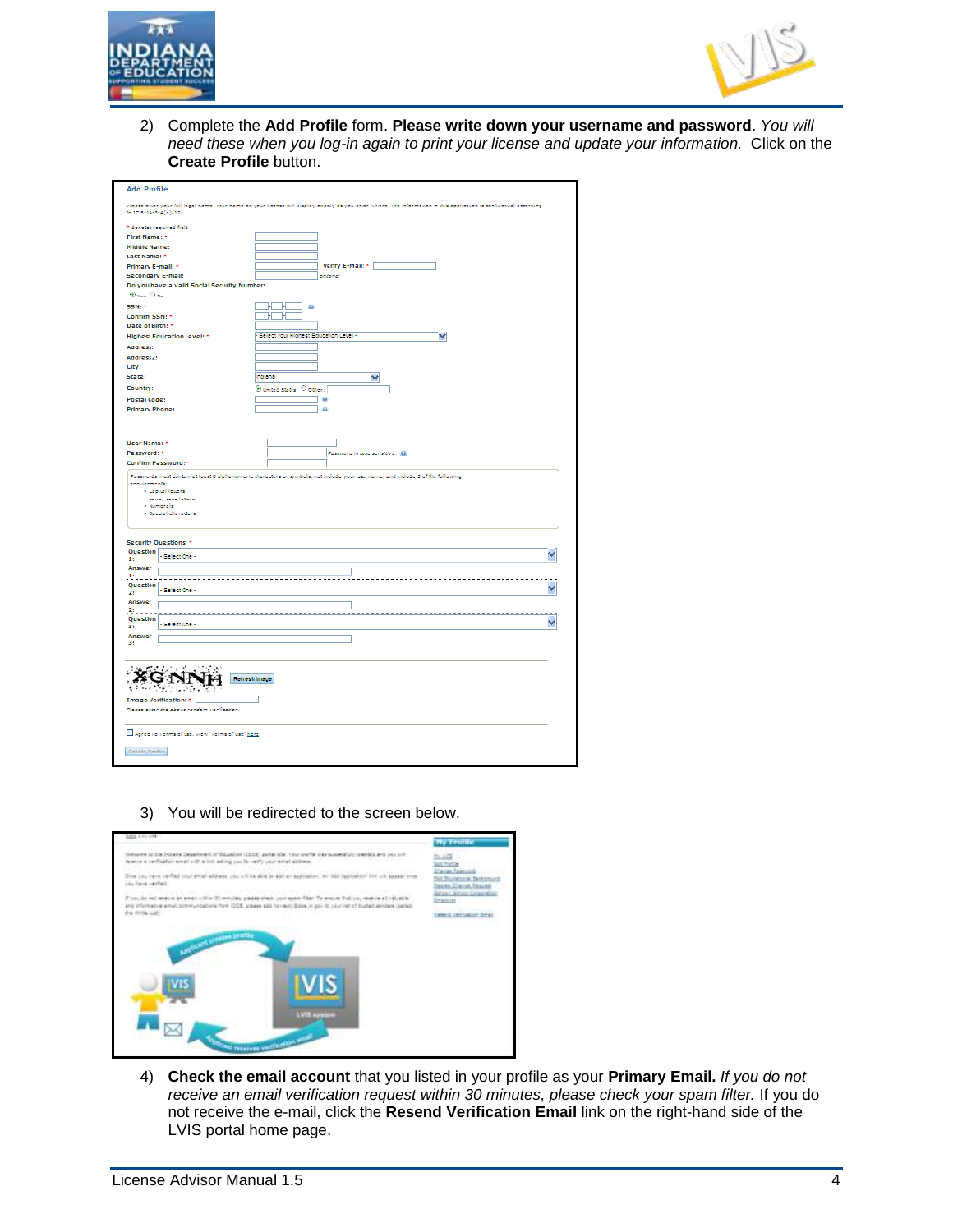





5) Open the **Welcome to LVIS** email sent to your primary email. Click on the **Verify email address**  link.



**6)** The **Verify Profile** page will open. Click on the **Click here to get started** link.



7) You will be redirected to the "My LVIS" homepage.

#### *How to Change Your Professional Profile*

#### **All features of My Profile and My Application are explained in the Applicant Guide.**

Click the hyperlinks on the right side of the screen to view the following pages:

- **My Profile**
	- o *My LVIS* Click this to return to the *My LVIS* page.
	- o *Edit Profile* Click this to change profile information.
	- o *Change Password* Click this to change password information.
	- o *Edit Educational Background* Click this to edit educational background.
	- o *Degree Change Request*  Click this to change degree information.
	- o *Current Employment*  Click this to add current employment information.
	- o *Name Change Request* Click this to request a name change.
- **My Application**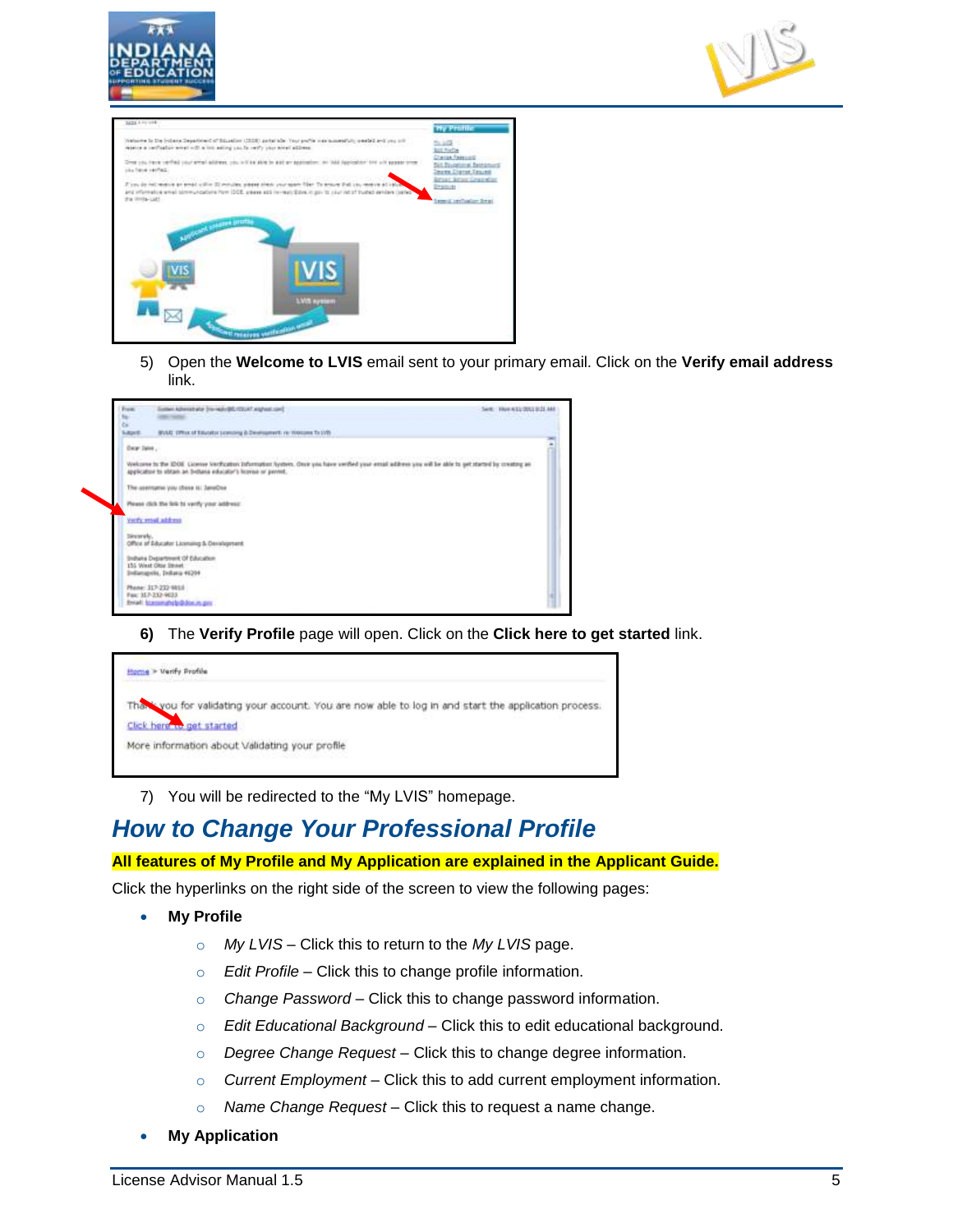



- o *Add Application* Click this to add an application.
- o *Workplace Specialist Application*  Click this to add a Workplace Specialist application*.*
- o *Application Status* Click this to check the status of a submitted application.
- o *Pay Pending Applications* Click this to pay for a pending application.
- o *View Test Scores* Click this to view your test scores submitted to the DOE.
- o *View/ Print License* Click this to print a copy of a license.
- o *Professional Growth Plan* Click this to review the PGP.
- o *Professional Growth Plan Educational Interpreter* Click this to review the PGP.
- o Professional Development Plan- for Workplace Specialists- click this to review the PDP.

#### *How to Look-Up Your Password*

- 1. On the LVIS website at<https://license.doe.in.gov/> click on the **Log-in** button.
- 2. Click on the **Forgot Username or Password?** link.

| Home > Login                  |        |
|-------------------------------|--------|
|                               |        |
| Please login here.            |        |
|                               |        |
|                               | Log In |
| User Name:                    |        |
| Password:                     |        |
|                               | Log In |
|                               |        |
| Forgot User Name or Password? |        |

3. Choose **I have forgotten my password**.Provide your username and complete the image verification. Click on the **Submit Request** button.



4. Answer the three security questions you chose when completing your profile and click on the **Submit Request** button.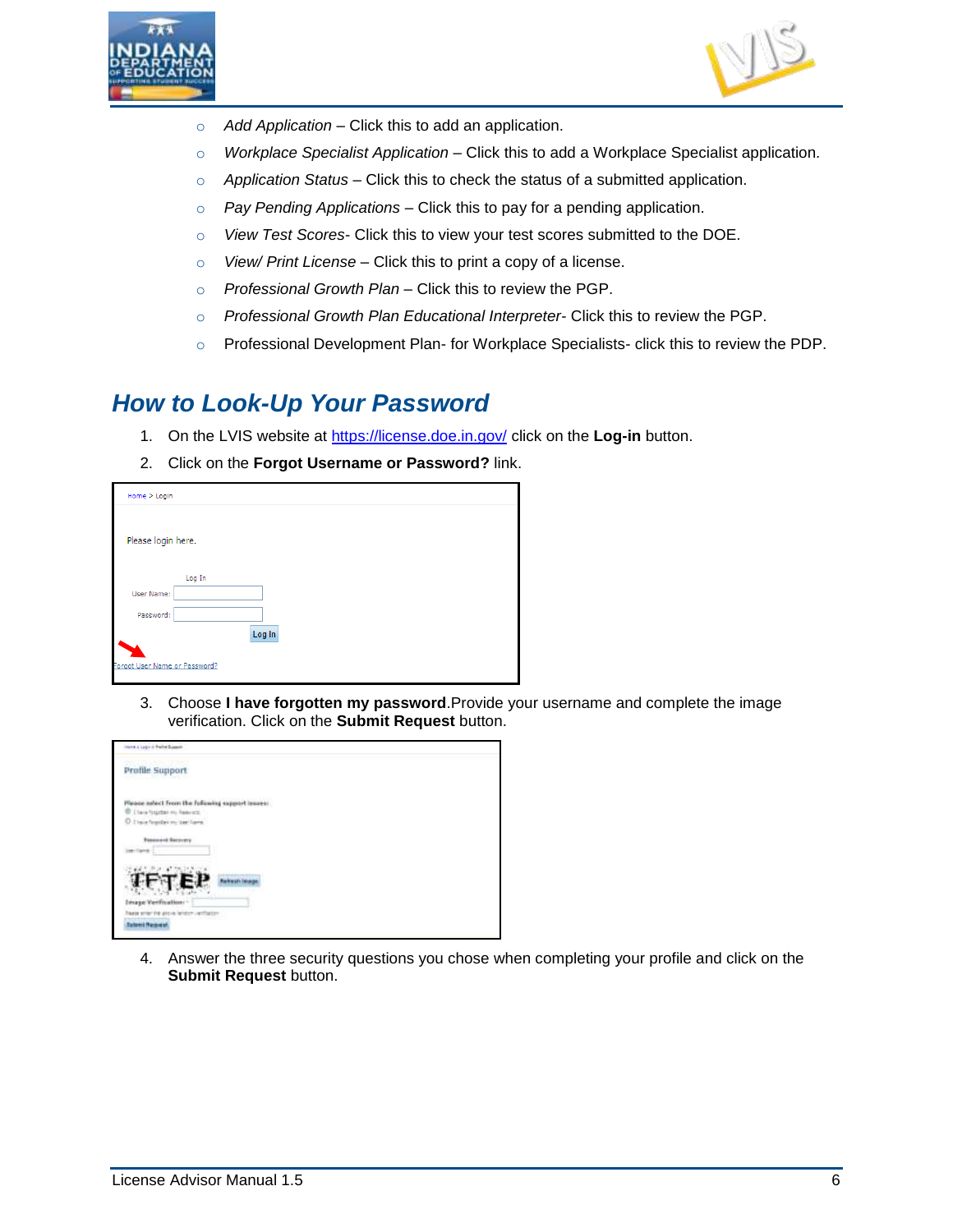



| <b>Profile Support</b>         |                                                                                |                     |
|--------------------------------|--------------------------------------------------------------------------------|---------------------|
|                                |                                                                                |                     |
|                                |                                                                                |                     |
|                                | Socurity Question: In what diy or town did your perants must?                  |                     |
|                                |                                                                                | American responsed  |
|                                |                                                                                |                     |
|                                | Socurity Question: What color was the first var you enried?                    |                     |
|                                |                                                                                | Angwer is required. |
|                                | Security Question: link a the middle name of the object person in your family? |                     |
| Answer:<br>Ariswer:<br>Answer: |                                                                                | Adamar is required. |

5. Enter your new password and click on the **Change Password** button.

| Harne > Lagin = Prafile Support                                                                                                                                                                                                                                                                      |
|------------------------------------------------------------------------------------------------------------------------------------------------------------------------------------------------------------------------------------------------------------------------------------------------------|
| Profile Support                                                                                                                                                                                                                                                                                      |
| Security Question confirmed, please enter your New Pespeorit<br>Passesoids must contain at least 5 alpharuments characters or symbols, not include your usemerne, and include 3 of the<br>+ Capital letters<br>* Limer case letters<br>· Numerals<br>. Special characters<br>ka kutoka mwaka wa 1992 |
| æπ<br>New Passwerd:<br>Confirm New Password:                                                                                                                                                                                                                                                         |
|                                                                                                                                                                                                                                                                                                      |

6. Your password has been reset. Enter your username and new password and click on the **Log In** button.

| Home > Segin                         |                                            |  |  |
|--------------------------------------|--------------------------------------------|--|--|
| Please login here.                   |                                            |  |  |
| <b>Tour password has been reset.</b> | Log In                                     |  |  |
| User Name:                           | and privilege                              |  |  |
| Palesword:                           |                                            |  |  |
|                                      |                                            |  |  |
| Forgot User Name or Password?        |                                            |  |  |
|                                      | a management of the control of the project |  |  |
|                                      |                                            |  |  |

#### *How to Look-Up Your Username*

- 1. On the LVIS website at<https://license.doe.in.gov/> click on the **Log-in** button.
- 2. Click on the **Forgot User Name or Password?** link.

| Home > Login                  |        |
|-------------------------------|--------|
|                               |        |
| Please login here.            |        |
|                               |        |
|                               | Log In |
| User Name:                    |        |
| Password:                     |        |
|                               | Log In |
|                               |        |
| forgot User Name or Password? |        |

3. Choose **I have forgotten my User Name**. Provide your first name, last name, and email along with the image verification and click on the **Submit Request** button.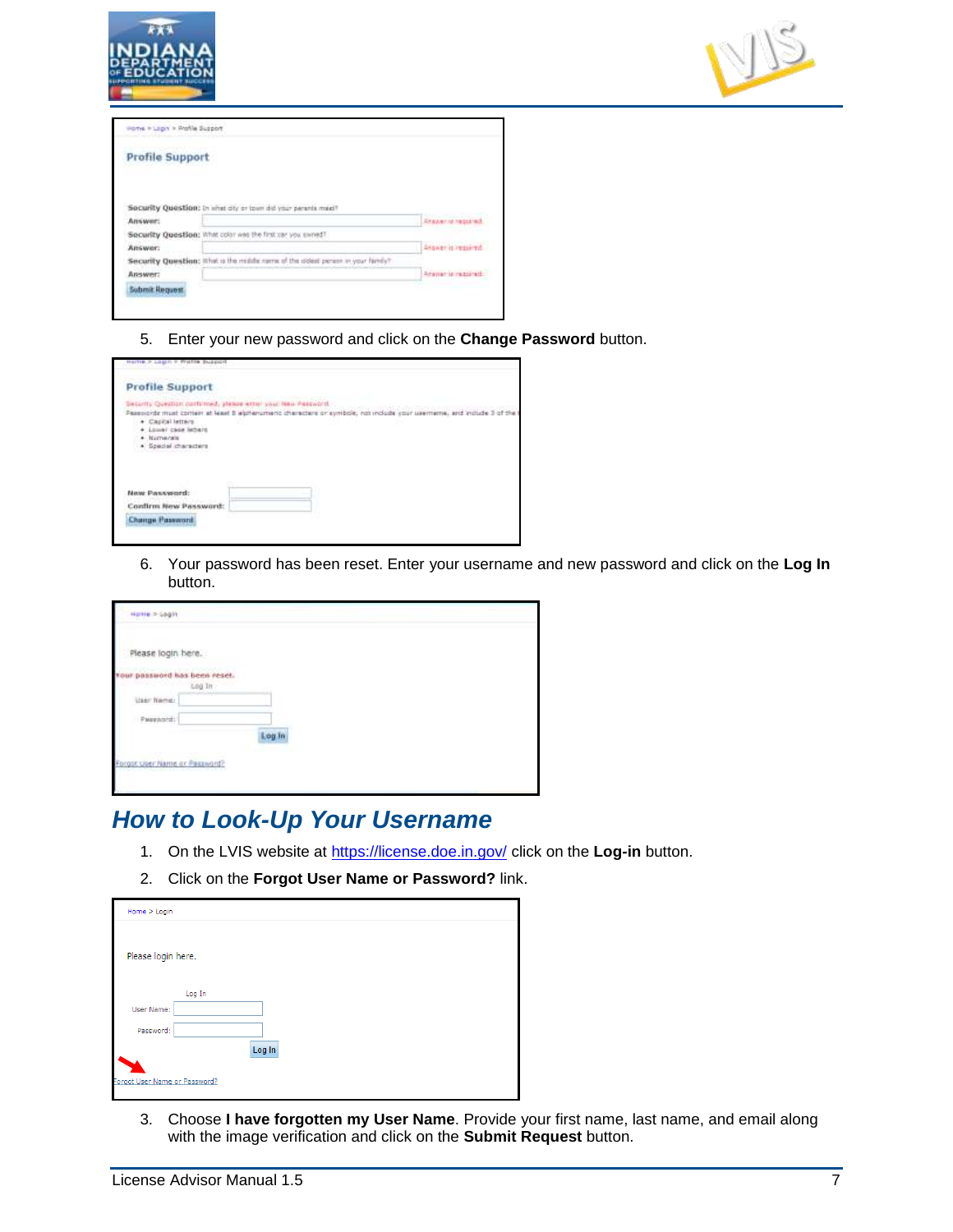

| <b>Profile Support</b>                           |                     |  |  |
|--------------------------------------------------|---------------------|--|--|
| Please select from the following support issues: |                     |  |  |
| (6) I have forgotten my Line Harns.              |                     |  |  |
| <b>Van Rom Russiers</b>                          |                     |  |  |
| Fuel Same:                                       |                     |  |  |
| <b>Jack Treme!</b>                               |                     |  |  |
| Deal .                                           |                     |  |  |
| TFTE                                             | <b>Rethest (mag</b> |  |  |
| Timage Verification: -                           |                     |  |  |
| Peans and the atove random verification.         |                     |  |  |
| <b>Balanch Request</b>                           |                     |  |  |

4. Your user name will be sent to your email account. Check your email account to find the user name and then enter your user name and password and hit the **Log In** button.

| <b>Haina F Luger</b>               |                             |  |  |  |
|------------------------------------|-----------------------------|--|--|--|
| Please login here,                 |                             |  |  |  |
| four semmanne will be sent to you. | <b>CONTRACTOR</b><br>Ang In |  |  |  |
| Gase Name:                         |                             |  |  |  |
| Fessionist:                        |                             |  |  |  |
|                                    |                             |  |  |  |
|                                    |                             |  |  |  |
| Terportune to arms testi team      |                             |  |  |  |

## *How to Change Personal Information*

- 1. Click the **Edit Profile** link on the right-hand menu bar.
- 2. Edit the information and click on the **Save Profile** button**.**

| <b>First Name:</b>       | <b>Simple</b>               |                | MiLLVIS                                            |
|--------------------------|-----------------------------|----------------|----------------------------------------------------|
| <b>Middle Name:</b>      |                             |                | Ede Profile<br>Change Password                     |
| <b>Last Name:</b>        | Cust.                       |                | Edit Educational Background                        |
| <b>E-mail:</b>           |                             | Verify E-Mail: | Degree Change Request<br><b>Current Engilement</b> |
| Secondary E-mail:        |                             | retxivial.     | <b>Hote Request</b>                                |
| SSN:                     | ses Jues Jusee 1            |                | <b>Name Change Respect</b>                         |
| Data of flirth:          | <b>POTTER</b>               | WALDO/YYYY     | <b>My Application</b>                              |
| Highest Education Level: | Academic Degree             |                |                                                    |
| <b>Address:</b>          |                             |                | And Anglication<br>Aculication Status              |
| Address 2:               |                             |                | <b>Fay Fendrol Applications</b>                    |
| City:                    |                             |                | <b>View Test Scores</b><br>View (Print Licenses    |
| <b>State:</b>            | Indiana                     |                | Framewood Grawth Plan                              |
| Country:                 | ED Lasted States<br>COBWIL. |                | Professional Devalopment<br>FGH.                   |
| Pental Code:             |                             |                |                                                    |
|                          |                             |                |                                                    |

### *How to Change Your Password*

- 1. Click on the **Change Password** link on the right-hand side menu bar.
- 2. Complete the form and click on the **Change Password** button.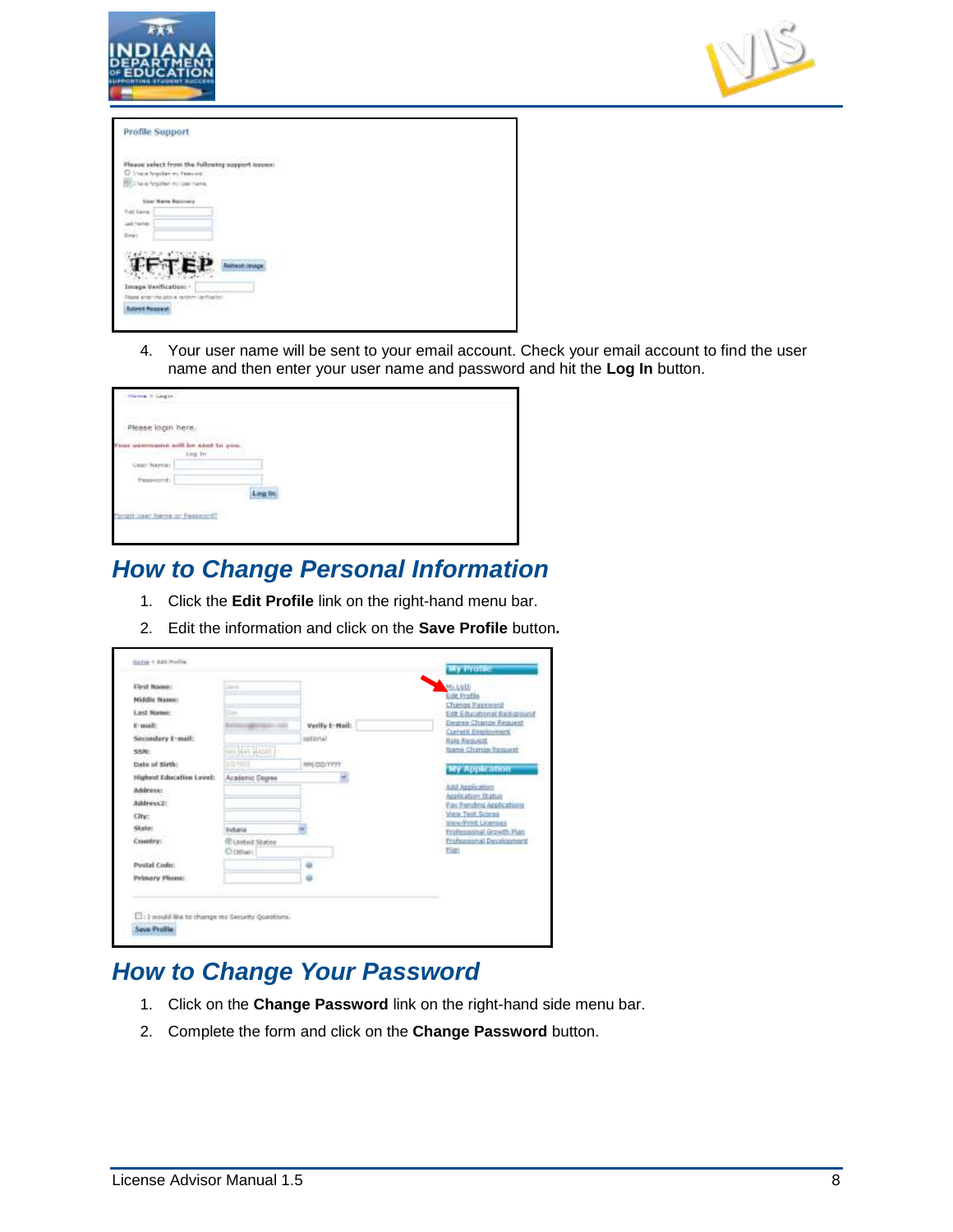



|                                                                                                                                                                                    | License Verification and Information System Portal                                                                                                                             |                                                                                                                                                                                                                        |
|------------------------------------------------------------------------------------------------------------------------------------------------------------------------------------|--------------------------------------------------------------------------------------------------------------------------------------------------------------------------------|------------------------------------------------------------------------------------------------------------------------------------------------------------------------------------------------------------------------|
| <b>Contact Us</b><br>My LV15                                                                                                                                                       |                                                                                                                                                                                |                                                                                                                                                                                                                        |
| <b>Since y Dienje Reserves</b>                                                                                                                                                     |                                                                                                                                                                                | My Profile                                                                                                                                                                                                             |
| This page will allow you to change your password.<br>+ Capital letters<br>· Lower case letters<br>. Numerate:<br>· Special characters<br>Current Passward:<br><b>New Password:</b> | Passiones must contain at least 8 alphanumeric characters or symbols, not include<br>your usemams, and include 3 of the following requirements:<br>Fassword is case sensitive. | <b>MY LYTE</b><br><b>Gdit Frank</b><br>Change Password<br>Edit Educational<br><b>Background</b><br>Degree Change Request<br>School/ School Careerston<br>Emalevan<br><b>Sale Request</b><br><b>Name Change Request</b> |
| Confirm New Password:<br>Change Password                                                                                                                                           |                                                                                                                                                                                | My Application<br>Add Application<br>Workiplace Boaclallat<br>Application<br><b>Application Status</b><br>Pay Pending Applications                                                                                     |

### *How to Change Your Role in the LVIS System*

- 1. The **Role Request** page requests viewing permission related to duties as a Licensing Advisor, Career & Technical Education (CTE) Director, School Corporation Authority, or School Building Administrator.
- 2. Select the **Role Request** link on the right-hand menu bar.
- 3. Select the appropriate role from the drop-down menu.
- **4.** Select your **School/College Affiliation.**
- 5. Click on the **Add** button.



6. The information will appear in a table.

| School/College Affiliated:       |                      |                      |  |
|----------------------------------|----------------------|----------------------|--|
|                                  | Select an Affliation | Add<br>$\mathcal{P}$ |  |
| <b>School/College Affiliated</b> |                      |                      |  |
| Adams School - D025              | Remove               |                      |  |

- **7.** Click on the **Send Request** button.
- 8. A confirmation screen will appear verifying successful submission.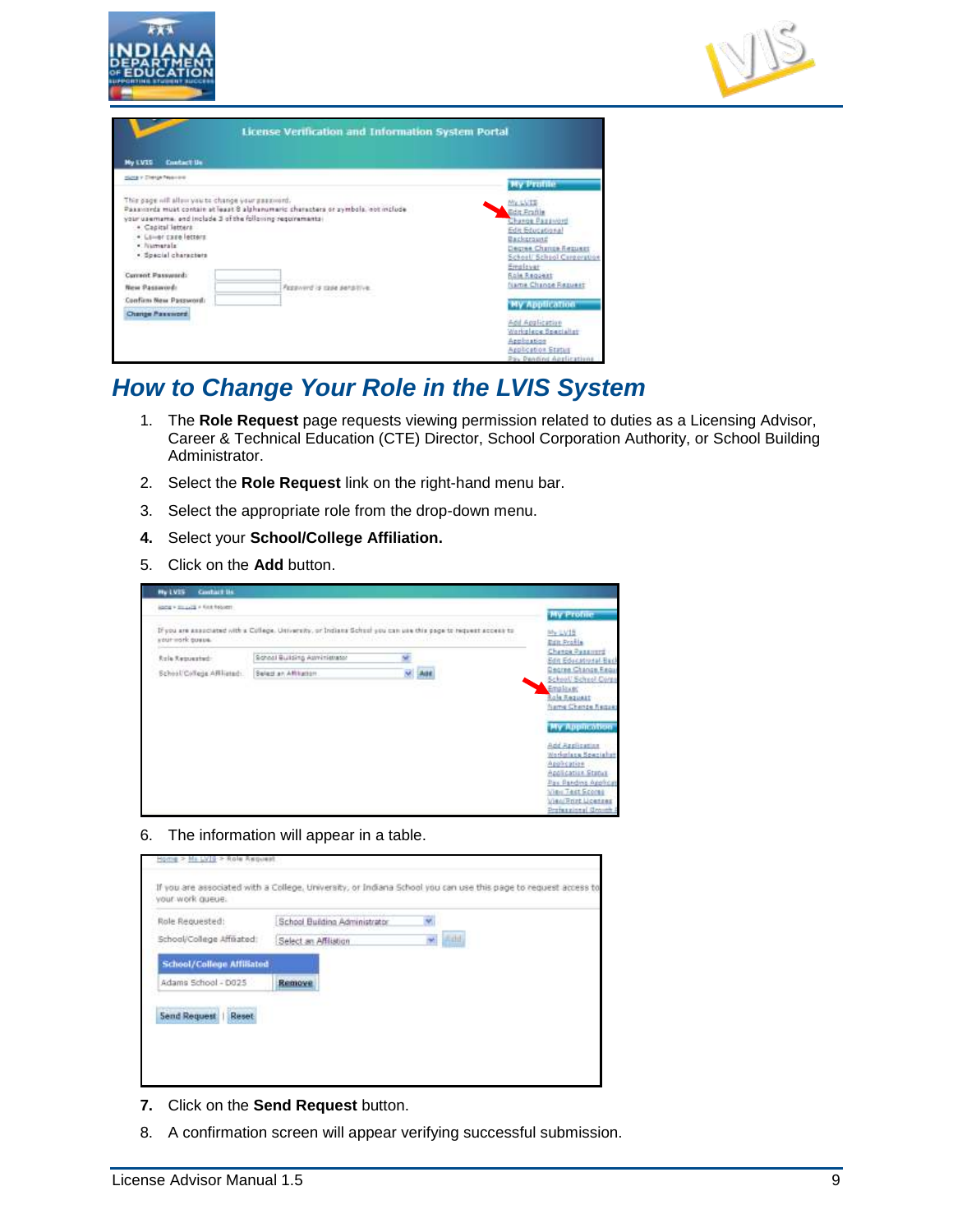



| your work queue. | If you are associated with a College, University, or Indiana School you can use this page to request ac |  |
|------------------|---------------------------------------------------------------------------------------------------------|--|
|                  | Your Role Request has been submitted.                                                                   |  |

## *How to Access Your License Advisor Work Queue*

- 1) Click on the **Work Queue link** on the lower right-hand menu bar.
- 2) All applications ready for review in the table.

| <b>My LVIS</b>    | <b>Contact Us</b>                             |                                                   |                     |                  |                                                                                        |
|-------------------|-----------------------------------------------|---------------------------------------------------|---------------------|------------------|----------------------------------------------------------------------------------------|
|                   | Home > My LVIS > License Advisor List         |                                                   |                     |                  | <b>My Profile</b>                                                                      |
|                   | IDOE welcomes Test ElaII to the LVIS portal.  |                                                   |                     |                  | My LVIS<br>Edit Profile                                                                |
| <b>Test FlaTT</b> | <b>License Advisor for Indiana University</b> |                                                   |                     |                  | Change Password<br><b>Edit Educational</b><br>Background<br>Degree Change Request      |
|                   | <b>Indiana University Work Queue</b>          |                                                   |                     |                  | School/ School Corporati<br>Employer<br>Role Request<br>Name Change Request            |
| <b>First Name</b> | <b>Last Name</b>                              | <b>Area</b>                                       | <b>Date Created</b> |                  | <b>My Application</b>                                                                  |
|                   | <b>Nigas</b>                                  |                                                   | 2/29/2012           | Code Application |                                                                                        |
| Denise            | Data a                                        |                                                   | 11/16/2011          | Code Application | Add Application<br>Workplace Specialist                                                |
| Anna              |                                               | general elementary adding<br>mild interventino    | 2/13/2012           | Code Application | Application<br><b>Application Status</b>                                               |
| LaKesha           | <b>STATISTICS</b>                             |                                                   | 3/7/2012            | Code Application | Pay Pending Application:                                                               |
| Christopher       | $\sim$                                        |                                                   | 5/27/2011           | Code Application | View Test Scores<br>View/Print Licenses                                                |
| Emily             |                                               | Elementary                                        | 1/9/2012            | Code Application | Professional Growth Plan                                                               |
| Rachel            |                                               | Elementary Primary and<br>Elementary Intermediate | 2/6/2012            | Code Application | Professional Growth Plan<br><b>Educational Interpreter</b><br>Professional Development |
| Ashlee            |                                               | elementary                                        | 3/6/2012            | Code Application | Plan                                                                                   |
| Ashley            | $\sim$                                        | <b>Elementary Education</b>                       | 3/8/2012            | Code Application |                                                                                        |
| Kelly             |                                               | Reading                                           | 3/8/2012            | Code Application | License Advisor<br>Information                                                         |
| Steven            |                                               | <b>Elementary Education</b>                       | 2/15/2012           | Code Application | Work Queue                                                                             |
| Kristine          | <b>Bamby</b>                                  |                                                   | 2/23/2012           | Code Application | <b>Application Search</b>                                                              |
| Deborah           | tmupl                                         |                                                   | 2/6/2012            | Code Application | <b>Application Status Search</b>                                                       |
| Faith             | وتقليبوا والما                                |                                                   | 3/9/2012            | Code Application |                                                                                        |
| Joseph            | <b>Bandon</b>                                 |                                                   | 3/6/2012            | Code Application |                                                                                        |

## *How to Code an Application*

1) In your work queue, click the Code Application link for the applicant.

|                   | <b>Indiana University Work Queue</b> |                                                   |                     |                  |
|-------------------|--------------------------------------|---------------------------------------------------|---------------------|------------------|
| <b>First Name</b> | <b>Last Name</b>                     | Area                                              | <b>Date Created</b> |                  |
|                   |                                      |                                                   | 2/29/2012           | de Application   |
| Denise            |                                      |                                                   | 11/16/2011          | Code Application |
| Anna              | --                                   | general elementary adding<br>mild interventino    | 2/13/2012           | Code Application |
| LaKesha           |                                      |                                                   | 3/7/2012            | Code Application |
| Christopher       |                                      |                                                   | 5/27/2011           | Code Application |
| Emily             |                                      | Elementary                                        | 1/9/2012            | Code Application |
| Rachel            |                                      | Elementary Primary and<br>Elementary Intermediate | 2/6/2012            | Code Application |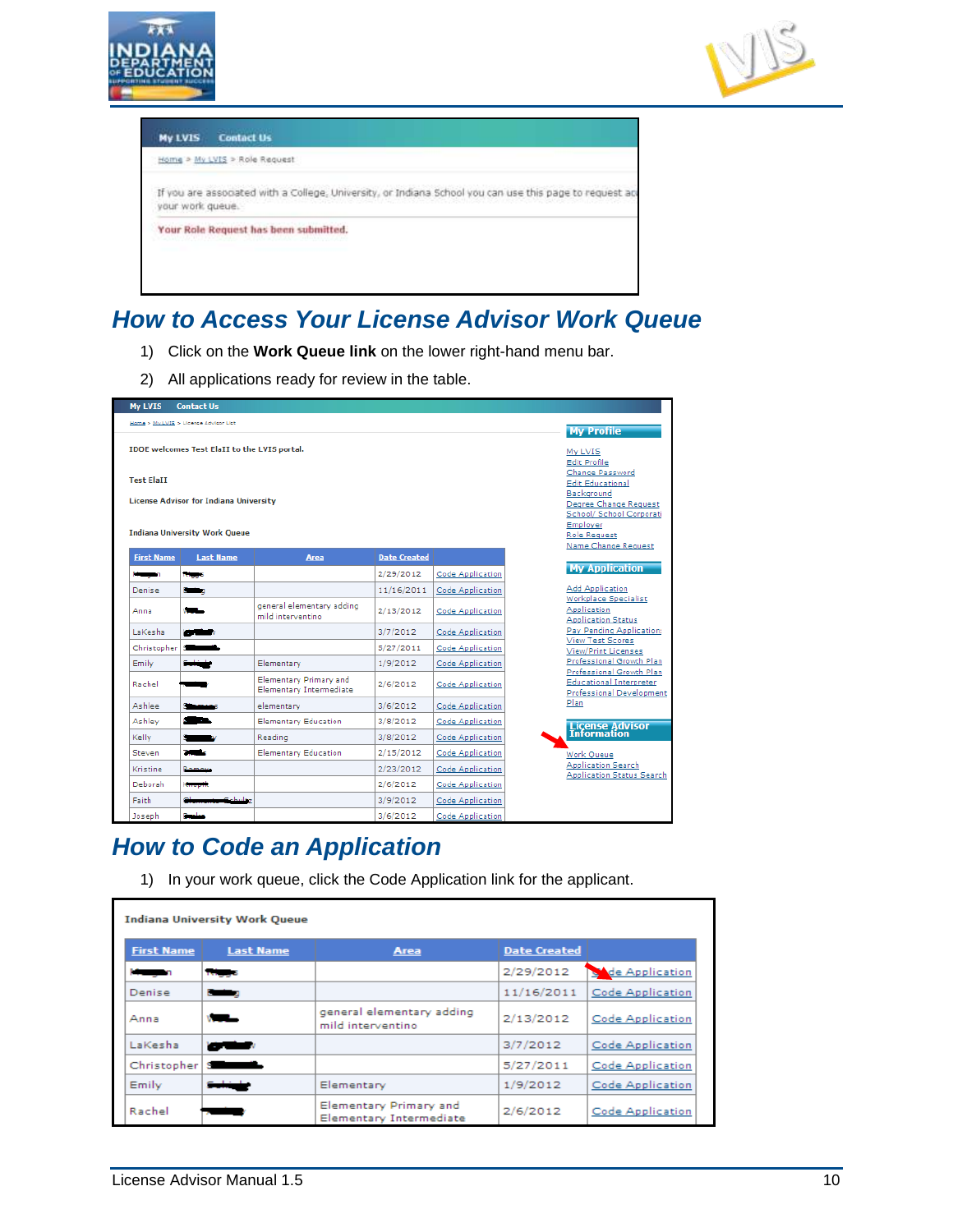



2) The individual application information appears.



- 3) Scroll down to the bottom of the **License Advisor Detail** page and code the license using the series of drop-down menus. Options displayed will vary based on previous selections.
- 4) Click the **Add Content Area for Coding** button when finished.

| Coding a License:       |                                                                                                                  |                                                                                                                               |
|-------------------------|------------------------------------------------------------------------------------------------------------------|-------------------------------------------------------------------------------------------------------------------------------|
|                         |                                                                                                                  | As a licensing advisor you are required to code the license, action and/or content areas for which the applicant is eligible. |
|                         |                                                                                                                  | Please select the correct license information from menus below. If you are coding an addition, please select the rule basis   |
|                         | appropriate to the addition, NOT the rule basis under which the applicant may have obtained the initial license. |                                                                                                                               |
|                         | Restrictions about additions to licenses issued under prior rules no longer apply.                               |                                                                                                                               |
|                         |                                                                                                                  |                                                                                                                               |
|                         |                                                                                                                  | Next, select the appropriate content area and grade coverage. When you have made all required selections, click on "Add       |
|                         |                                                                                                                  | Content Area for Coding." If you are coding multiple content areas, repeat these steps. When you have completed coding,       |
|                         | click "Finalize Coding" to view a summary of your work and approve the credential.                               |                                                                                                                               |
|                         | Select License Credentials and Content Area(s):                                                                  |                                                                                                                               |
|                         |                                                                                                                  |                                                                                                                               |
| Coding Action: Original |                                                                                                                  | v                                                                                                                             |
| Rules Basis: Rules 2002 |                                                                                                                  | v                                                                                                                             |
|                         | Credential Type: Professional Educator License                                                                   | ٧                                                                                                                             |
| Category: instructional |                                                                                                                  | ٧                                                                                                                             |
|                         | Proficiency: Proficient Practitioner                                                                             | ₩                                                                                                                             |
| Internship n            | 5 Year License                                                                                                   |                                                                                                                               |
| Regulred?               |                                                                                                                  |                                                                                                                               |
|                         | School Setting:   Elementary / Intermediate                                                                      | v                                                                                                                             |
| <b>Content Area:</b>    | Elementary/Intermediate Generalist                                                                               | v                                                                                                                             |
| Competency: None        |                                                                                                                  | v                                                                                                                             |
|                         |                                                                                                                  | Add Content Area for Coding                                                                                                   |

- 5) The coding should appear in a table. Choose one of these options:
	- a. Click the **Finalize Coding** button to finalize coding the application. This will bring up a **Summary** pop-up window. Add any necessary notes in the blank field and click the **Approve License** button.
	- b. Click the **Deny Application** button if you do not wish to approve the application. A popup window will appear. Please type your reason for denial and hit the **Deny** button.
	- c. Click the **Re-Route Application** button to re-route the application to another LA. A popup window will appear. Please choose whether to re-route it to another instiution or the IDOE and provide a rational for re-routing. Click the Re-route button.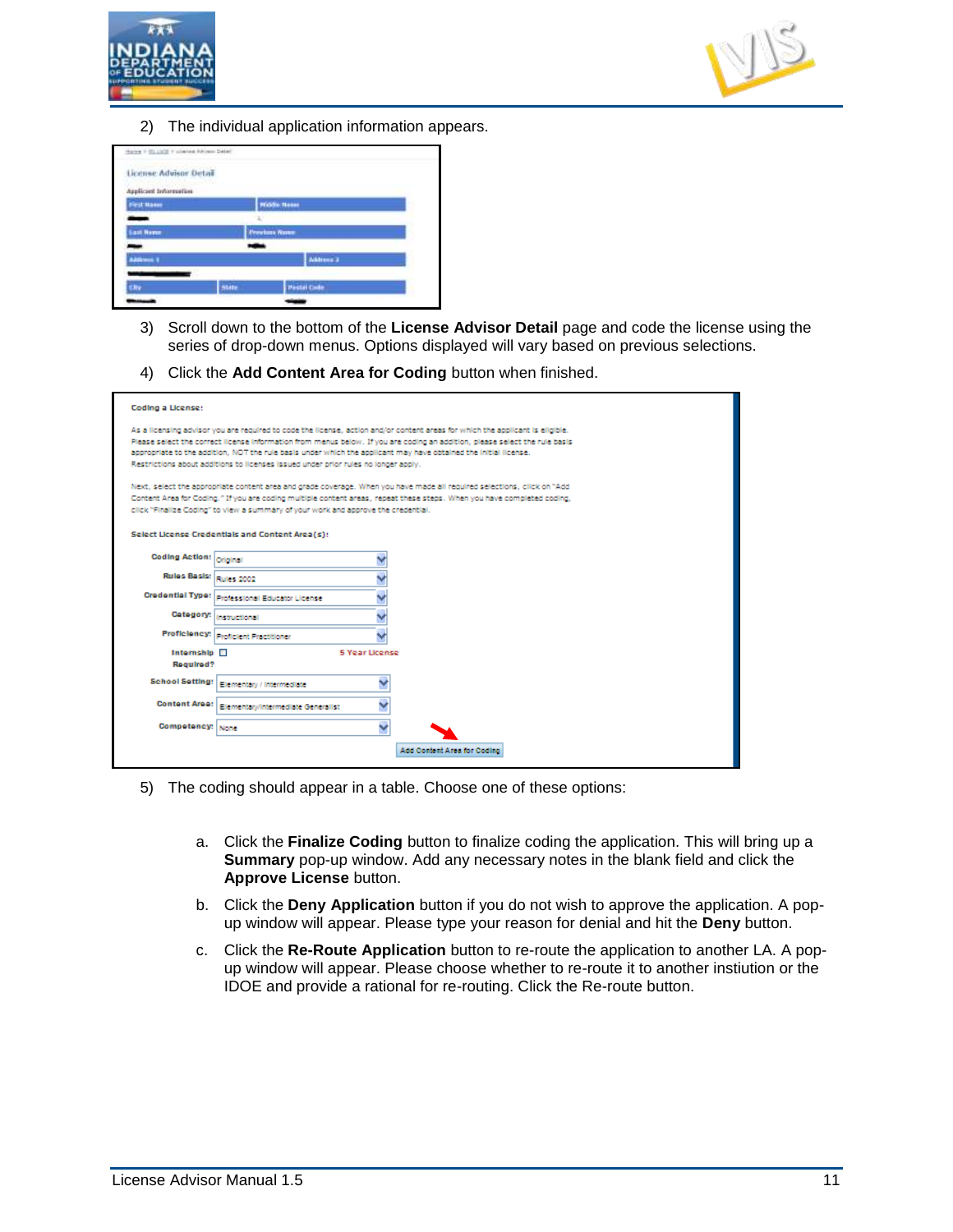



| Original | Instructional | <b>Proficient</b><br>Practitioner | Elementary/Intermediate<br>Generalist | Elementary /<br>Intermediate | 12/19/2006 | 12/19/2011 |                       |
|----------|---------------|-----------------------------------|---------------------------------------|------------------------------|------------|------------|-----------------------|
| Original |               | <b>Proficient</b><br>Practitioner | Elementary/Primary<br>Generalist      | Elementary /<br>Primary      |            |            |                       |
| Original | Instructional | Proficient<br>Practitioner        | Elementary/Intermediate<br>Generalist | Elementary /<br>Intermediate |            |            | <b>Remove</b>         |
|          |               | Instructional                     |                                       |                              |            |            | 12/19/2006 12/19/2011 |

|                                |      | $\overline{\mathbf{x}}$ |
|--------------------------------|------|-------------------------|
| <b>Explanation for denial:</b> |      |                         |
|                                |      | $\hat{\cdot}$           |
| *Required                      |      |                         |
|                                | Deny | Cancel                  |
|                                |      |                         |

6) You will be returned to your work queue and the application you just coded will disappear from your work queue.

| <b>By 1975</b>                                                                         | <b>NAMES</b>                                                                                                 |                                                            |                     |                               |                                                                                                              |
|----------------------------------------------------------------------------------------|--------------------------------------------------------------------------------------------------------------|------------------------------------------------------------|---------------------|-------------------------------|--------------------------------------------------------------------------------------------------------------|
|                                                                                        | WHAT Avenue to the control                                                                                   |                                                            |                     |                               | <b>My Michael</b>                                                                                            |
|                                                                                        | 1206 externs Test Ealth the Life print.<br>in matakang tanah ka                                              |                                                            |                     |                               | 021428<br><b>ALL RICHA</b>                                                                                   |
| <b>TRUT BIG11</b>                                                                      | a that the back of the fact of                                                                               |                                                            |                     |                               | <b>Change footbook</b><br><b>Brit Barnetterie, Betragbuild</b><br><b>Charles Chance Frequent</b>             |
|                                                                                        | ABUSHIA MOVIES/TO/DIVISING MANUSIME<br>Contractor for the contractor of the<br>Estilate Intravely Work Group |                                                            |                     |                               | <b>Birtuari Britani Traileir Bill</b><br><b>Emblecht</b><br><b>Basic Rationals</b><br>Lanter Clience Request |
|                                                                                        |                                                                                                              |                                                            |                     |                               |                                                                                                              |
|                                                                                        | <b>Charles Marine</b>                                                                                        | <b>Basic</b>                                               | <b>BANK STARTER</b> |                               | <b>My Application</b>                                                                                        |
|                                                                                        | take in                                                                                                      |                                                            | 99.3111             | <b>Control and Solita and</b> | <b>AALDHOMANY</b>                                                                                            |
|                                                                                        | <b>Willia</b>                                                                                                |                                                            | 99.212              | 120120-0022                   | <b>Construct Enterprise</b>                                                                                  |
|                                                                                        | <b>Burnet</b>                                                                                                |                                                            | 10:30:0011          | <b>Control de la Contrata</b> | <b>Contractor</b><br><b>American Avenue</b>                                                                  |
|                                                                                        | $-0.0001$                                                                                                    |                                                            | 39.2111             | <b>GRANDERS</b>               | <b>By The world Americans</b>                                                                                |
|                                                                                        | <b>Brand</b>                                                                                                 |                                                            | ic scholad:         | basi kosiceto                 | Life: This Listens<br><b><i>URLEARN LEADER</i></b>                                                           |
|                                                                                        | Airlin                                                                                                       |                                                            | 111107011           | <b>CANADA GARA</b>            | Folklock Strait 14                                                                                           |
| <b>The Paris</b><br>to party<br>020427<br>Thorse<br><b>Divise</b><br><b>Street Co.</b> | the co-                                                                                                      | tattenti a amantari, scono misi<br><b><i>ISBN WITH</i></b> | <b>SUSHER</b>       | <b>Cost Lucianus</b>          | <b>HALLMAN SHOWS RAD</b><br><b>UNITED STATES</b><br>Folks Lond, Development, Ran-                            |
| Fare.<br><b>HORAY</b><br><b>TRIPS</b>                                                  | <b>Elemental Banche</b>                                                                                      |                                                            | 991911              | Data Andrew et                | <b>License Adviser</b>                                                                                       |

## *How to Search for an Application*

1. Click on the **Application Search** link on the lower right-hand menu bar.



- 2. Choose what you want to use to search from the drop-down menu.
- 3. Enter your search criteria.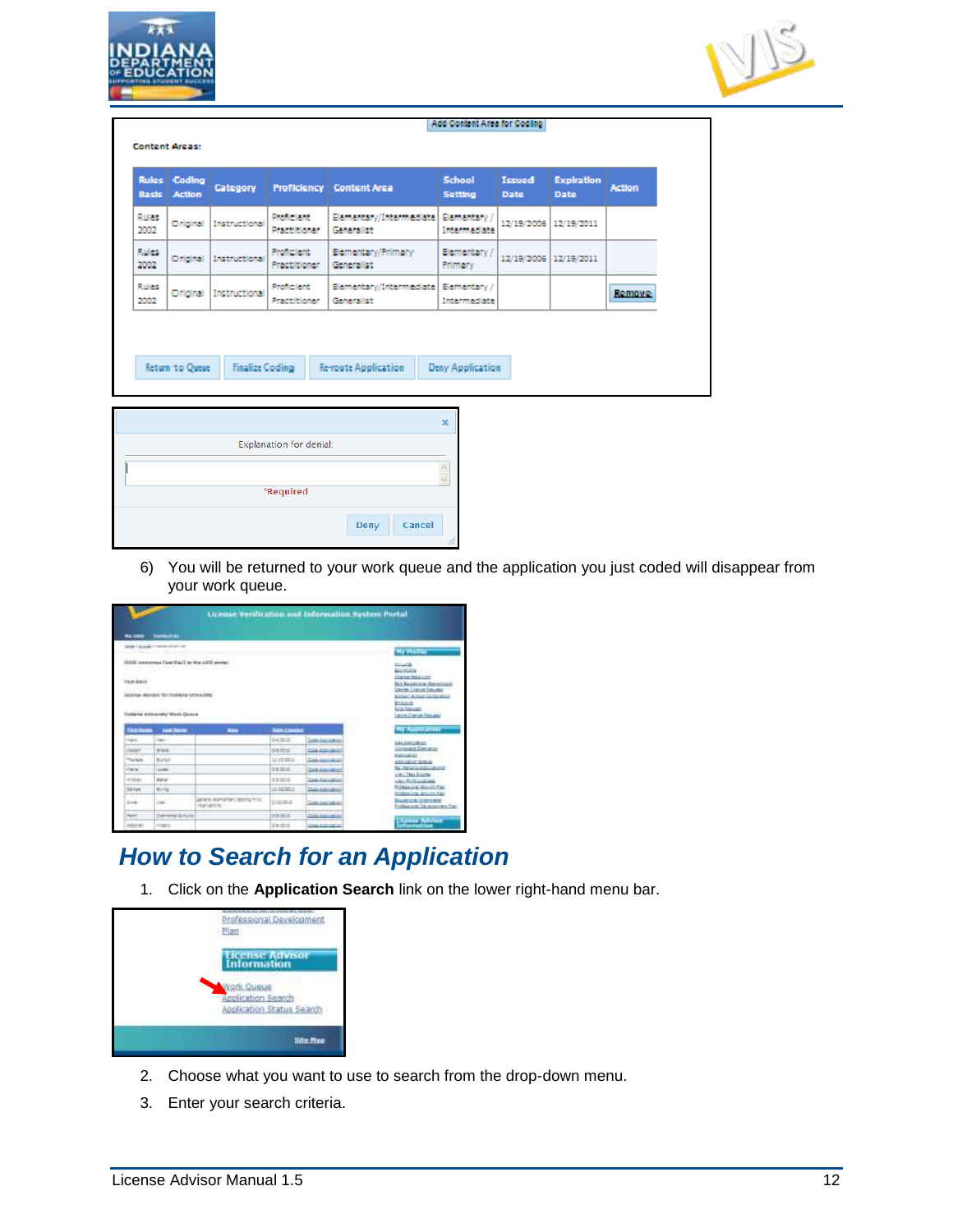



| <b>Contact Us</b><br>My LVIS<br>Home > My LVIS > License Advisor Search |             |                  |                             |
|-------------------------------------------------------------------------|-------------|------------------|-----------------------------|
| <b>Application Search</b>                                               |             |                  |                             |
| A. (200) (C)<br>Search Column:                                          |             | Search Criteria: | <b>Additional Criteria:</b> |
| -Flease Select-                                                         | Starts With |                  | n                           |
| <b>Beatch</b>                                                           |             |                  |                             |
|                                                                         |             |                  |                             |
|                                                                         |             |                  |                             |
|                                                                         |             |                  |                             |
|                                                                         |             |                  |                             |
|                                                                         |             |                  |                             |

4. Click on the **Additional Criteria** checkbox to use more than one search criteria.

| <b>Application Search</b>                             |               |                  |                             |
|-------------------------------------------------------|---------------|------------------|-----------------------------|
|                                                       |               |                  |                             |
| Search Column:                                        |               | Search Criteria: | <b>Additional Criteria:</b> |
| Approved Content Area<br><b>SANTONIA (CALIFORNIA)</b> | Contains      |                  | $\overline{v}$              |
| -Please Select-                                       | v Starts With |                  | a                           |

5. Click on the **Search** button to see your results.

### *How to Search for an Application Status*

1. To check an educator's application status, click **on Application Status Search** on the right-hand menu bar.



2. Enter either the **Social Security Number** or **First and Last Name** of the teacher. Click on the **Search** button.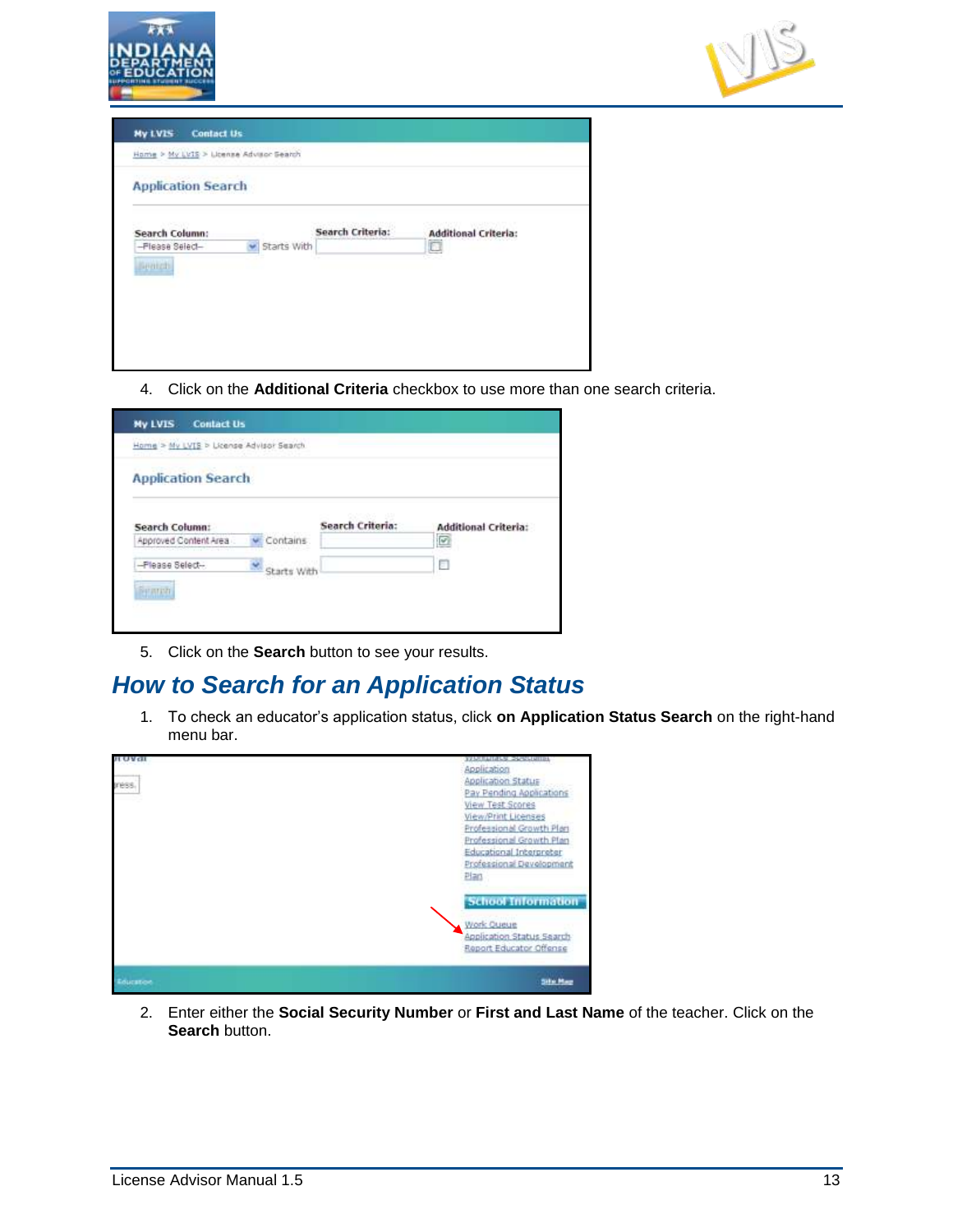



| <b>Contact lis</b><br>My LVIS                                                                                                                                                                                                                                                                                                                                                                                                                                                                                             |                                                                                                                                                                                                           |
|---------------------------------------------------------------------------------------------------------------------------------------------------------------------------------------------------------------------------------------------------------------------------------------------------------------------------------------------------------------------------------------------------------------------------------------------------------------------------------------------------------------------------|-----------------------------------------------------------------------------------------------------------------------------------------------------------------------------------------------------------|
| lamp v SLLLLE v Automotiv Striul Statut.                                                                                                                                                                                                                                                                                                                                                                                                                                                                                  | <b>My Profile</b>                                                                                                                                                                                         |
| Vau can asseth far a particular teacher by either SSS, or the exact first hast name as it appears on the<br>teacher's most current license. If you attempt to search by name and there are multiple records inturned<br>you will be asked hit search by SSA; Any application designated "PCATS (WPORT" is not a current<br>applications it is historical information that was migrated from our prior database to the new LV15 avenues.<br>is May 2011.<br>FirstName: Liane<br>Dasni:<br>Lastitiants: Doe<br><b>Seatt</b> | My LVIE<br>Egit Profile<br>Change Fassaure<br><b>Bélé Bógáabana</b><br>Background<br>Degree Chappe Request<br><b>Echael School Categratic</b><br>Emalisar<br>Field Redakato<br><b>Name Change Request</b> |
| Osk for a description of statures.                                                                                                                                                                                                                                                                                                                                                                                                                                                                                        | <b>My AppEcation</b>                                                                                                                                                                                      |
|                                                                                                                                                                                                                                                                                                                                                                                                                                                                                                                           | Add Application<br>Welferface Seacialist<br>Againstor<br>Apalication Esistes<br>Fay Ferding Applications<br>View Test Scares<br><b>CARDIFFORE LIGRAGES</b>                                                |

3. The applicant's personal information and application status will appear.

|                             | <b>First Name</b>              |                         | <b>Last Name</b>       |                               |                                | <b>Role Request</b>                                           |
|-----------------------------|--------------------------------|-------------------------|------------------------|-------------------------------|--------------------------------|---------------------------------------------------------------|
|                             |                                |                         |                        |                               |                                | Name Change Request                                           |
|                             |                                |                         |                        |                               |                                | <b>My Application</b>                                         |
| <b>Address 1</b>            |                                |                         |                        |                               |                                | Add Application                                               |
|                             |                                |                         |                        |                               |                                | Workplace Specialist<br>Application                           |
|                             |                                |                         |                        |                               |                                | <b>Application Status</b>                                     |
| <b>City</b>                 |                                | <b>State</b>            | <b>Postal Code</b>     |                               |                                | Pay Pending Applications                                      |
|                             |                                |                         |                        |                               |                                | View Test Scores                                              |
|                             |                                |                         |                        |                               |                                |                                                               |
|                             |                                |                         |                        |                               |                                | View/Print Licenses<br>Professional Growth Plan               |
|                             |                                |                         |                        |                               |                                | Professional Growth Plan                                      |
|                             |                                |                         |                        |                               |                                | <b>Educational Interpreter</b>                                |
|                             |                                |                         |                        |                               |                                | <b>Professional Development</b><br>Plan                       |
| <b>SSN</b><br><b>Action</b> | <b>Type</b>                    | <b>Endorsement Desc</b> | <b>Status</b>          | <b>Date</b><br><b>Created</b> | <b>Date</b><br><b>Modified</b> | <b>License Advisor</b><br>Information                         |
|                             |                                |                         | Pending                |                               |                                | Work Queue                                                    |
|                             | Original Instructional Spanish |                         | Application<br>Payment |                               | 5/22/2012 5/22/2012            | <b>Application Search</b><br><b>Application Status Search</b> |

### *Still Have Questions? Contact Us!*

1. Click on the **Contact Us** tab at the top of the homepage.



2. Describe your problem or question and click on the **Submit request** button.

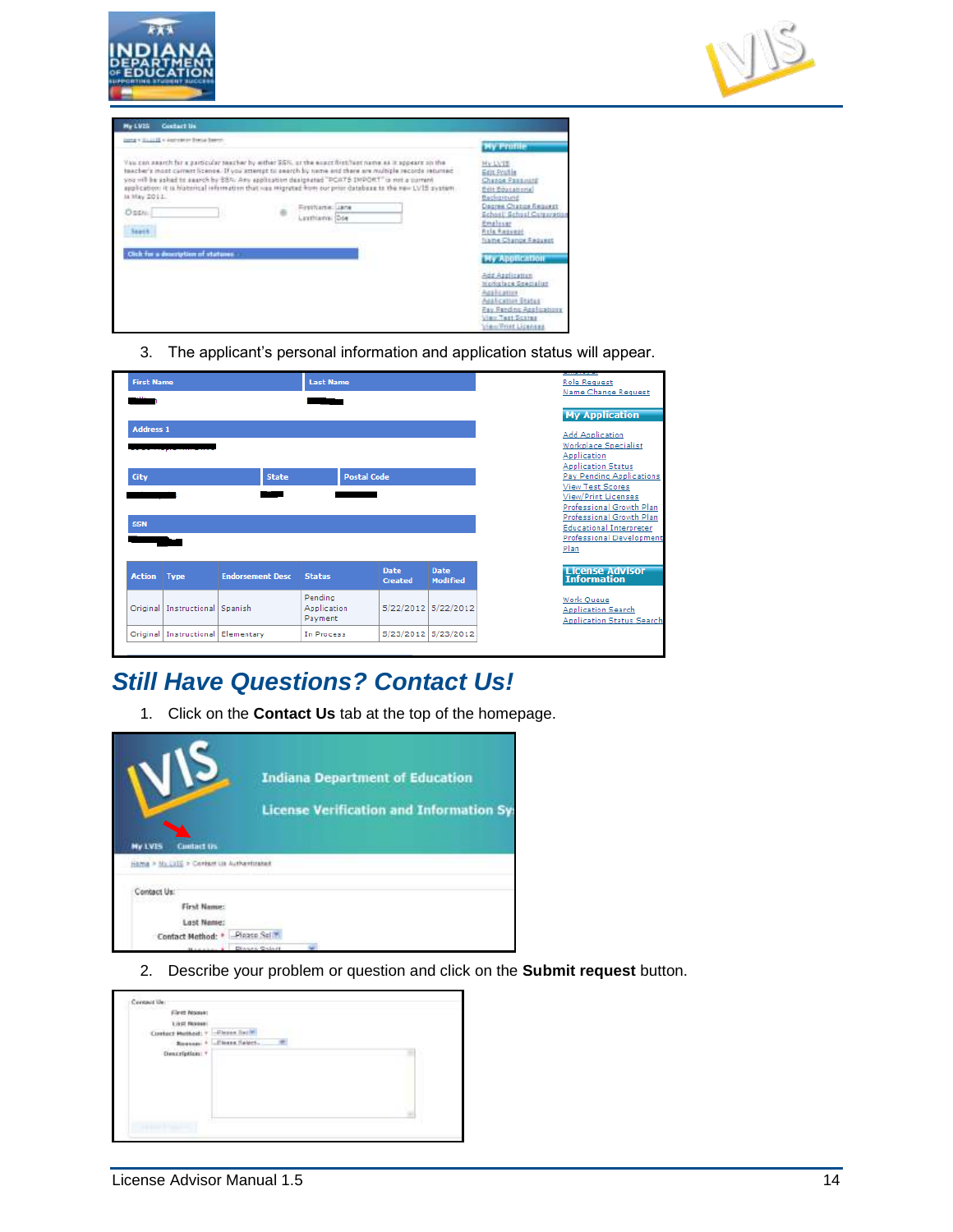



### *Coding Licenses FAQ*

This section answers questions about coding licenses.

#### **How do you code multiple licenses?**

These would appear as individual applications in LVIS, and would be worked accordingly.

#### **What are some typical reasons an LA would route the application to IDOE? Another school?**

If the applicant is renewing with coursework from the recommending institution and is also adding a content area with a Praxis II test, the LA would code the renewal and then route the application to IDOE for the Praxis addition. If an applicant accidently selects the wrong recommending institution, the LA could route the application to the correct recommending institution once that has been identified.

#### **When you enter the Content Area, is it required to click the Add Content for Coding?**

Yes. The content must show up in the Content Area for your review in order to proceed with that content.

#### **What happens when the LA incorrectly codes the license?**

The LA must contact DOE as soon as possible.

## *Glossary of Terms*

**Accomplished Practitioner License**: 10-year renewable license. Issued to those who meet the requirements for professionalization. Professionalization requirements can be found here: [http://www.doe.in.gov/student-services/licensing.](http://www.doe.in.gov/student-services/licensing) This license is equivalent to a professional license under prior rules.

**Advanced Degree Evaluation**: option for applicants with a Master's Degree in a subject that corresponds to a secondary licensure content area. Applicants must do all of the following: 1) teach for at least one year in grade K-12 or at the postsecondary level; 2) pass the licensure exam in the desired content area, and 3) be certified in cardiopulmonary resuscitation (CPR)/Heimlich maneuver. An eligible applicant receives an Initial Practitioner License.

**Conversion**: moving from an Initial Practitioner License to a Proficient Practitioner License. This may also refer to moving from Workplace Specialist I to Workplace Specialist II.

**Emergency Permit**: one-year permit issued at the request of an employing school district to fill an unmet staffing need. The applicant must have a bachelor's degree and may or may not already hold a teaching license. It is equivalent to a Limited License under prior rules.

**Indiana Mentoring and Assessment Program (IMAP)**: required internship that all educators with Initial Practitioner Licenses must complete in order to be eligible for a five-year Proficient Practitioner License. The educator must enroll in both Year One AND Year Two of IMAP in order to complete the internship.

**Initial Practitioner License**: two-year license issued to novice teachers, school service personnel, or building level administrators while they complete the IMAP/residency program. The Initial Practitioner License may be renewed two times in order to provide additional time to complete IMAP. Once IMAP is complete, the license holder may convert to a five-year Proficient Practitioner License.

**Professionalize**: moving from a Proficient Practitioner License to an Accomplished Practitioner License.

**Proficient Practitioner**: five-year license issued to teachers upon completion of IMAP. Equivalent to provisional and standard licenses under prior rules.